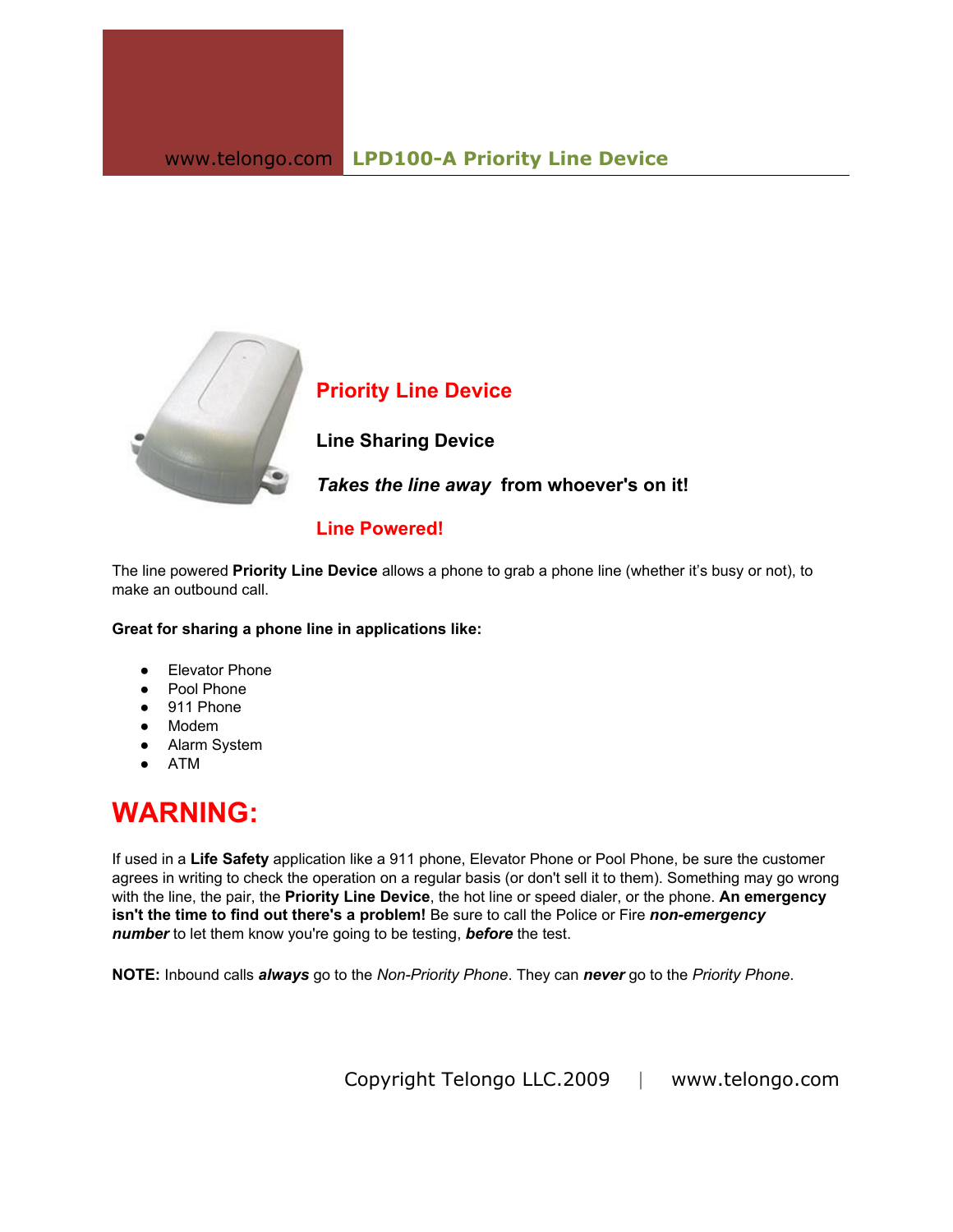When the *Priority Phone* goes off-hook, the **Priority Line Device** hangs-up the line for a couple of seconds to get rid of any existing call, and then gives the *Priority Phone/Device* a new dial tone. The *Non-Priority Phone* will be dead while the *Priority Phone* is in-use.

If the *Priority Phone* doesn't have a dial, you'll need a **LX350 Hotline Dialer** to automatically dial a phone number when the *Priority Phone* goes off-hook. You may have to add a pause or two at the beginning of the number you program into the dialer.

The **Priority Line Device** has a **Dry Closure** (low voltage, low current relay contacts) to allow you to set off a **light**, **bell**, **siren** or **alarm** to notify someone that the *Priority Phone* is being used.

**There are 2 Jacks on the Priority Line Device**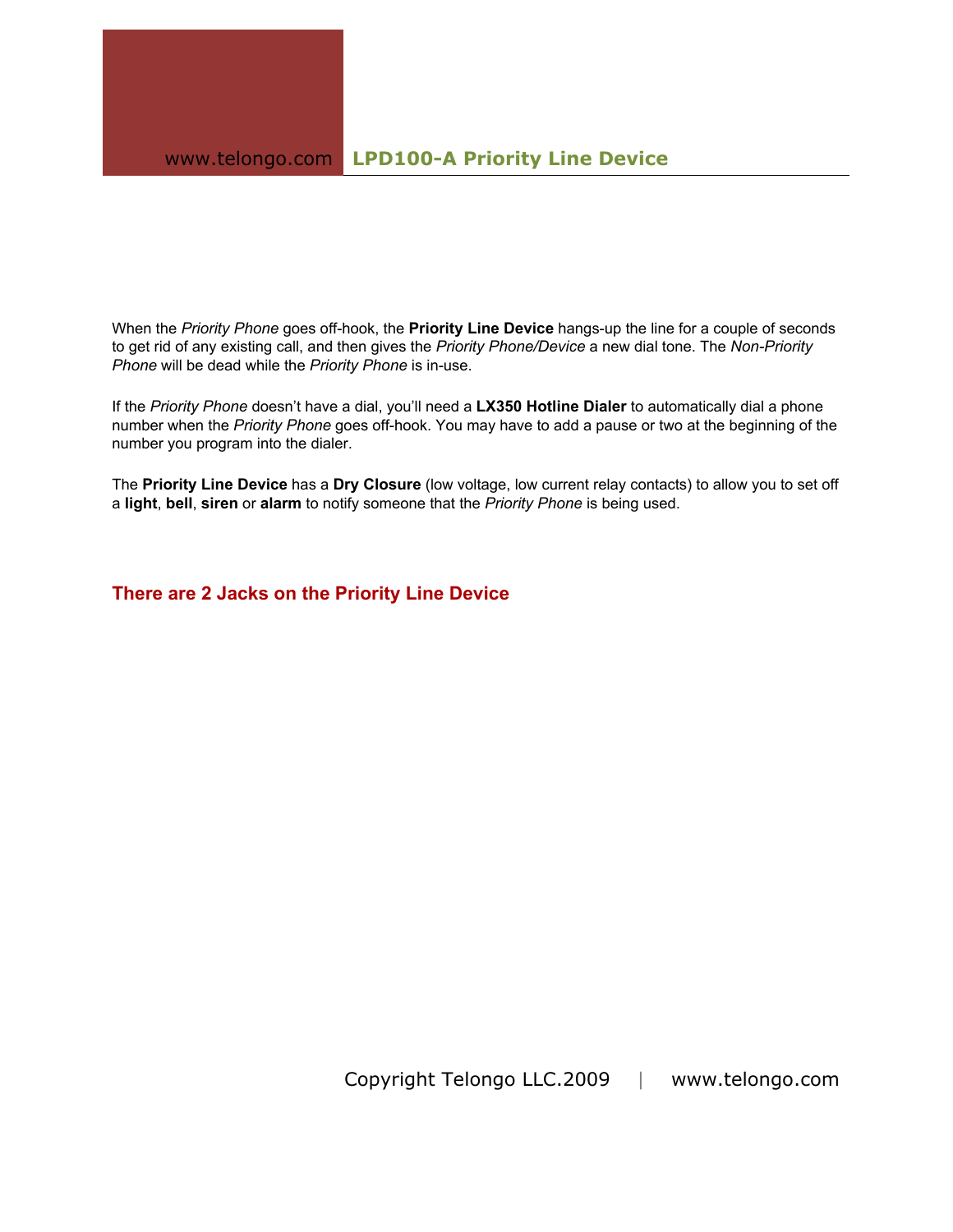

LPD100-A Priority Line Device Jack Pinouts

## **\*\*\*Important\*\*\***

Copyright Telongo LLC.2009 | www.telongo.com